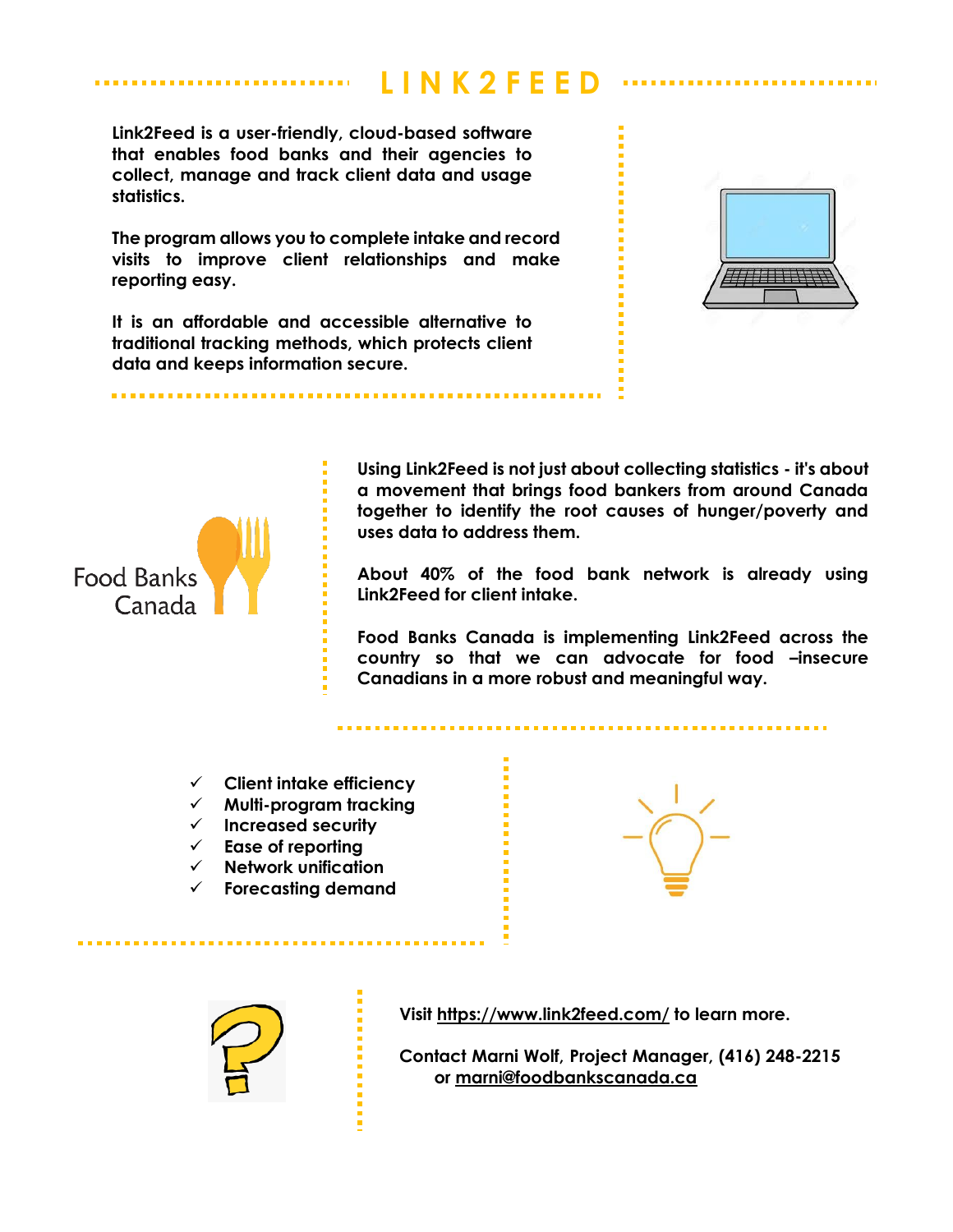#### **WHAT IS LINK2FEED?**

Link2Feed is a user-friendly, cloud-based software that enables food banks and their agencies to collect, manage and track client data and usage statistics. An affordable and accessible alternative to traditional tracking methods, Link2Feed protects data from physical disturbances and computer system crashes.

Link2Feed also offers a 24-hour support team to manage user issues and provides free product enhancements based on the changing needs of food banks.

By moving to the Link2Feed system, you can increase accountability to your donors, your board and your community while also collecting the data needed to better understand and meet the needs of your clients.

# **HOW WILL IT BENEFIT MY FOOD BANK?**

- 1. **Intake Efficiency-** The Link2Feed system allows for quick collection of pertinent client information through an online database. The robust search feature makes it easy to search for a client by their name, birthdate or by another individual, such as partner or dependent, who is recorded in their profile. Link2Feed also offers several automated fields such as postal code generator, net income calculator and age population to increase efficiencies in the initial intake process.
- 2. **Increased Security-** All data in the Link2Feed portal is protected by 128-bit encryption (the same level of security used in online banking) and an extended SSL security certificate (a third-party site authentication). Access to client information can be limited by security profiles and additional security features prevent users from accessing the portal from outside of the agency.
- 3. **Cloud Based-** As an online database, Link2Feed eliminates the need for food banks to purchase expensive on-site servers and install software on multiple computers. Using internet-based software also allows for ongoing support and product enhancements at no additional cost.
- 4. **Network Unification-** Unifying our network on one system allows us to better track client behavior and serve their needs. Further, the real-time reporting features ensure timely, equitable distribution of goods to our partner agencies.
- 5. **Ease of Reporting-** Agencies will no longer be required to manually complete Hunger Count visit reporting as it can be completed, in real-time, through the Link2Feed system. This enables member agency personnel to focus on the needs of their clients.
- 6. **Cost Reduction-** Joining Link2Feed as a network reduces the financial burden on smaller agencies that can benefit from, but not always afford, a database of this caliber.

## **HOW SECURE IS THE SYSTEM?**

The Link2Feed system uses the same level of security as online banking. For a full explanation of security features, click [here.](http://www.link2feed.com/security-features)

# **HOW IS CLIENT PRIVACY PROTECTED IN THIS SHARED DATABASE?**

There is currently no way for individuals to easily pull lists of client information as per international data best practices.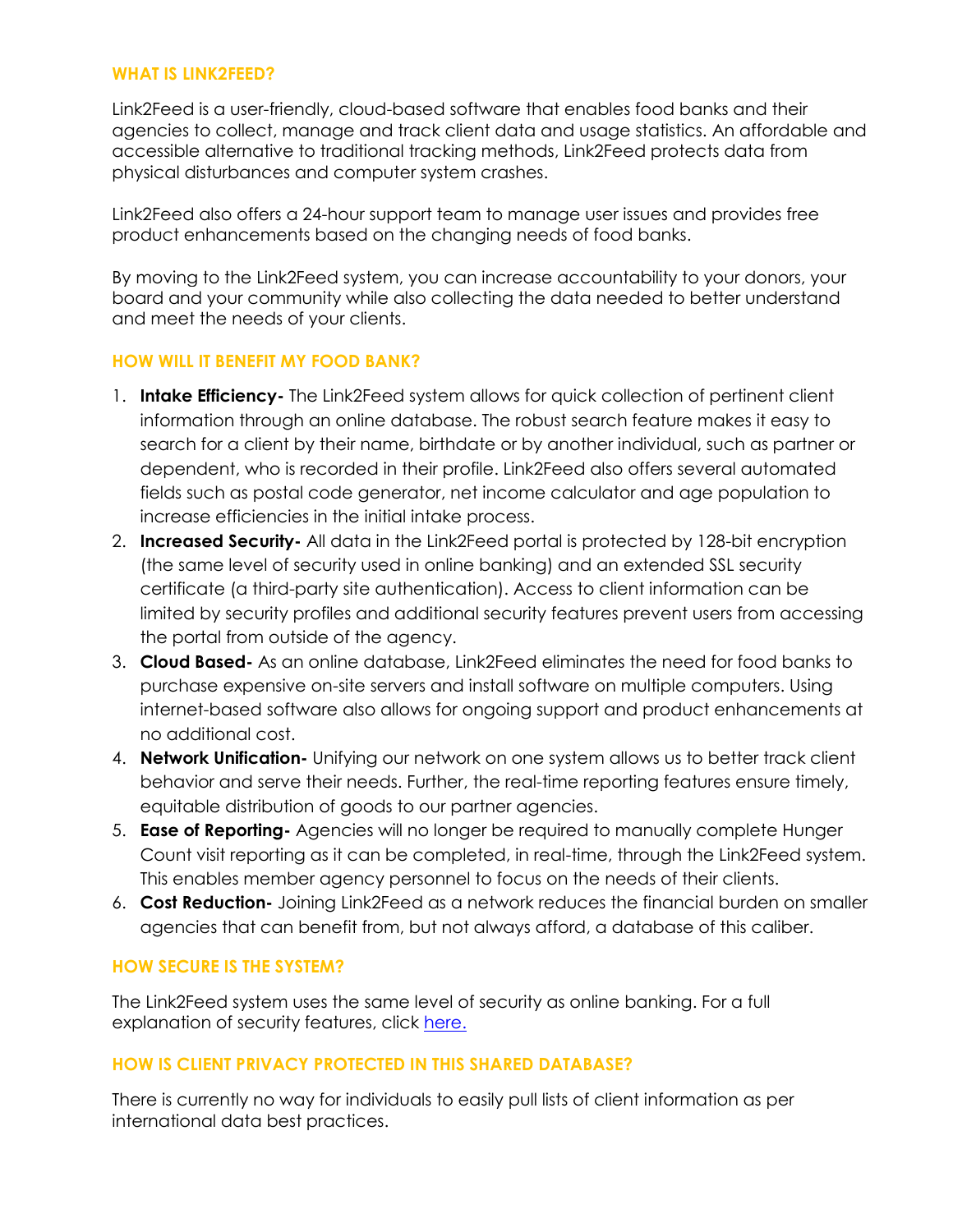Anywhere where there is a list required (for example, the appointment module), it only shows the name of one person in the household and no other identifiable information. This is far more secure than paper lists and does not allow other visitors to view other client personal information.

This is further protected in Link2Feed by the automatic timeout feature that locks a user out after a period of inactivity. With the paper form, it is just sitting on a desk and could be accessed by anyone at any time.

All user profiles are fully customized to provide only the relevant information for that job function. For example, only someone given the "Agency Intake" role can see any client information. Even further, if required, someone with the "Agency Intake" role could be blocked from seeing any pages of the client profile except for the "Services" page.

## **WHO OWNS THE DATA?**

The organization entering the data is the owner of that data. Link2Feed does not own any of the client information.

### **WHAT TECHNOLOGY IS REQUIRED?**

Only a computer with an internet browser (Google Chrome, Firefox or Safari) as well as an internet connection are required to use Link2Feed. A full list of minimum specifications can be found [here.](https://link2feed.atlassian.net/wiki/spaces/UserManual/pages/95969361/Minimum+Hardware+Software+Requirements)

### **HOW MUCH DOES IT COST?**

Food Banks Canada will cover initial startup fees, which range from \$499 to \$9,499 per food bank. Monthly licensing fees are on a sliding scale depending on how many clients your food bank serves. The fees range from \$35.00-\$400.00 per month.

#### **CAN I IMPORT MY OLD DATABASE?**

Database importing is not recommended. Due to the number of duplicates, inaccuracies and mixed-fields found in most databases, the work required for food banks to correct this information when it is imported into Link2Feed is greater than the time required to input client information from scratch. Further, importing a database also compromises the validity of reports because of the inaccuracies mentioned above.

#### **HOW LONG DOES IT TAKE TO ENTER A NEW CLIENT AND RECORD A NEW VISIT?**

Thorough testing of the Link2Feed system by multiple organizations has indicated that adding a new household takes an average of five to seven minutes and only needs to be done the very first time a client visits *any* organization in the network.

After this, it only takes approximately 20 seconds to record a visit.

#### **HOW WILL I MANAGE WAIT TIMES?**

It takes approximately five to seven minutes to complete the initial intake process for each client; however, as each *subsequent* visit only takes 20 seconds to record, agencies are seeing drastic decreases in the time it takes to serve clients in the long-term. Other Link2Feed clients have done the following to manage the wait times present in the first month: